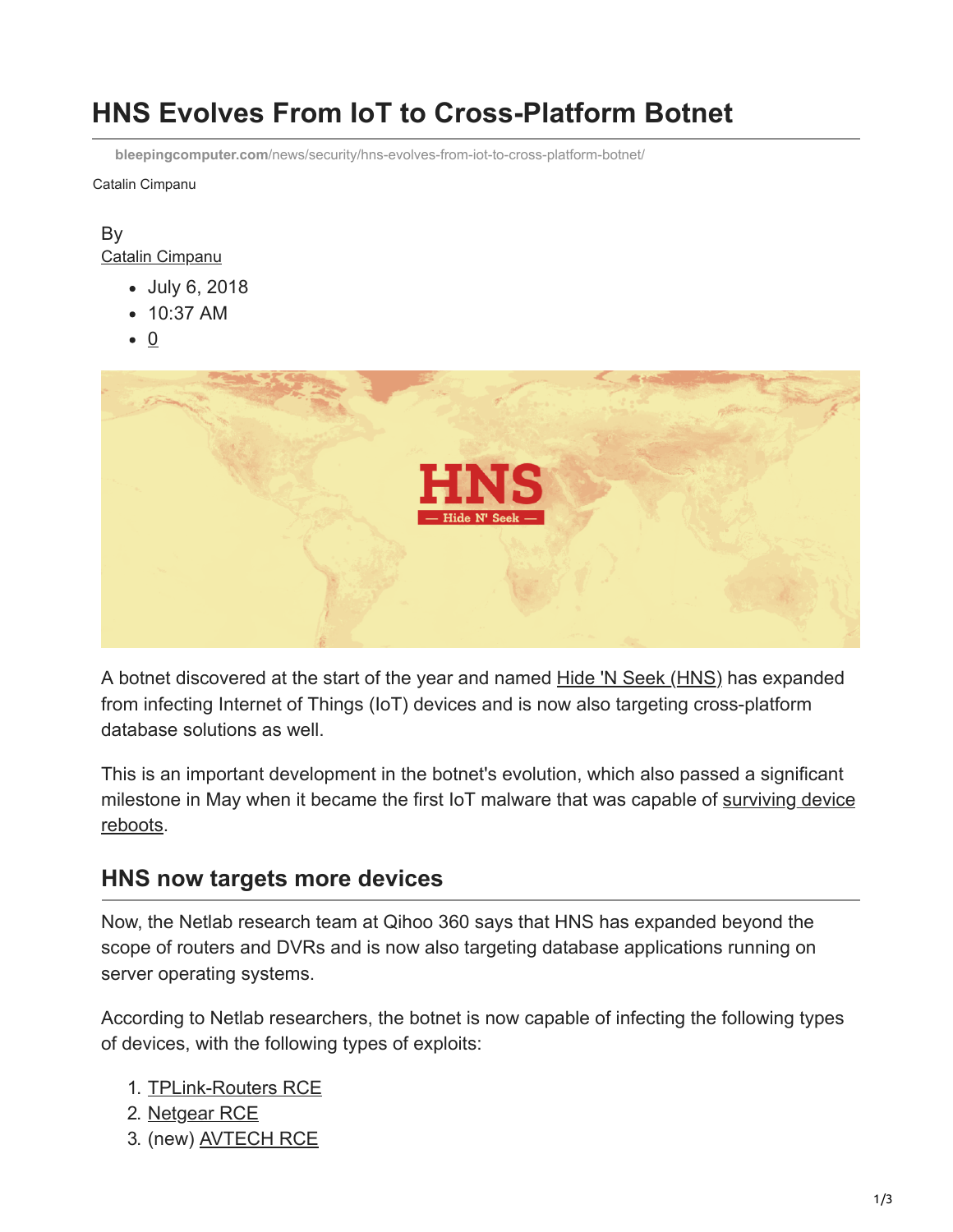- 4. (new) [CISCO Linksys Router RCE](https://vuldb.com/?id.12362)
- 5. (new) [JAW/1.0 RCE](https://www.pentestpartners.com/security-blog/pwning-cctv-cameras/)
- 6. (new) [OrientDB RCE](https://www.exploit-db.com/exploits/42965/)
- 7. (new) [CouchDB RCE](https://www.exploit-db.com/exploits/44913/)

As a side-effect for adding more payloads, HNS is also noisier now, as it needs to scan more ports to find new hosts to infect. Experts say they've seen HNS bots initiating scans on ports:

**23** Telnet **80** HTTP Web Service **2480** OrientDB **5984** CouchDB **8080** HTTP Web Service ... but also **random ports**

But HNS was easy to spot anyway because it's only the second major IoT botnet besides Hajime known to use a P2P structure, so security researchers would have an easy time identifying it regardless.

## **HNS testing coinminer payload**

HNS is not the first botnet to target OrientDB servers, which have become quite the favorite [among various botnets. For example, DDG, a botnet discovered last year, which is still alive](http://blog.netlab.360.com/old-botnets-never-die-and-ddg-refuse-to-fade-away-en/) today, has targeted OrientDB servers in the past with cryptocurrency-mining malware.

In fact, it appears that HNS operators might have learned something from the DDG crew because Netlab says HNS has also started dropping a coinminer payload on some of the infected systems.

Fortunately, for the time being, it appears that these deployments have all failed, as the additional coinminer payload failed to start and generate funds for the HNS operators.

But if they manage to get it up and running, they'll be in for some profits, as the DDG gang collected well over \$1 million from their coinmining last year.

*The Netlab team has published an [in-depth analysis](http://blog.netlab.360.com/hns-botnet-recent-activities-en/) of the changes in HNS compared to its previous variant spotted back in January.*

## **Related Articles:**

[New cryptomining malware builds an army of Windows, Linux bots](https://www.bleepingcomputer.com/news/security/new-cryptomining-malware-builds-an-army-of-windows-linux-bots/)

[Microsoft detects massive surge in Linux XorDDoS malware activity](https://www.bleepingcomputer.com/news/security/microsoft-detects-massive-surge-in-linux-xorddos-malware-activity/)

[Microsoft: Sysrv botnet targets Windows, Linux servers with new exploits](https://www.bleepingcomputer.com/news/security/microsoft-sysrv-botnet-targets-windows-linux-servers-with-new-exploits/)